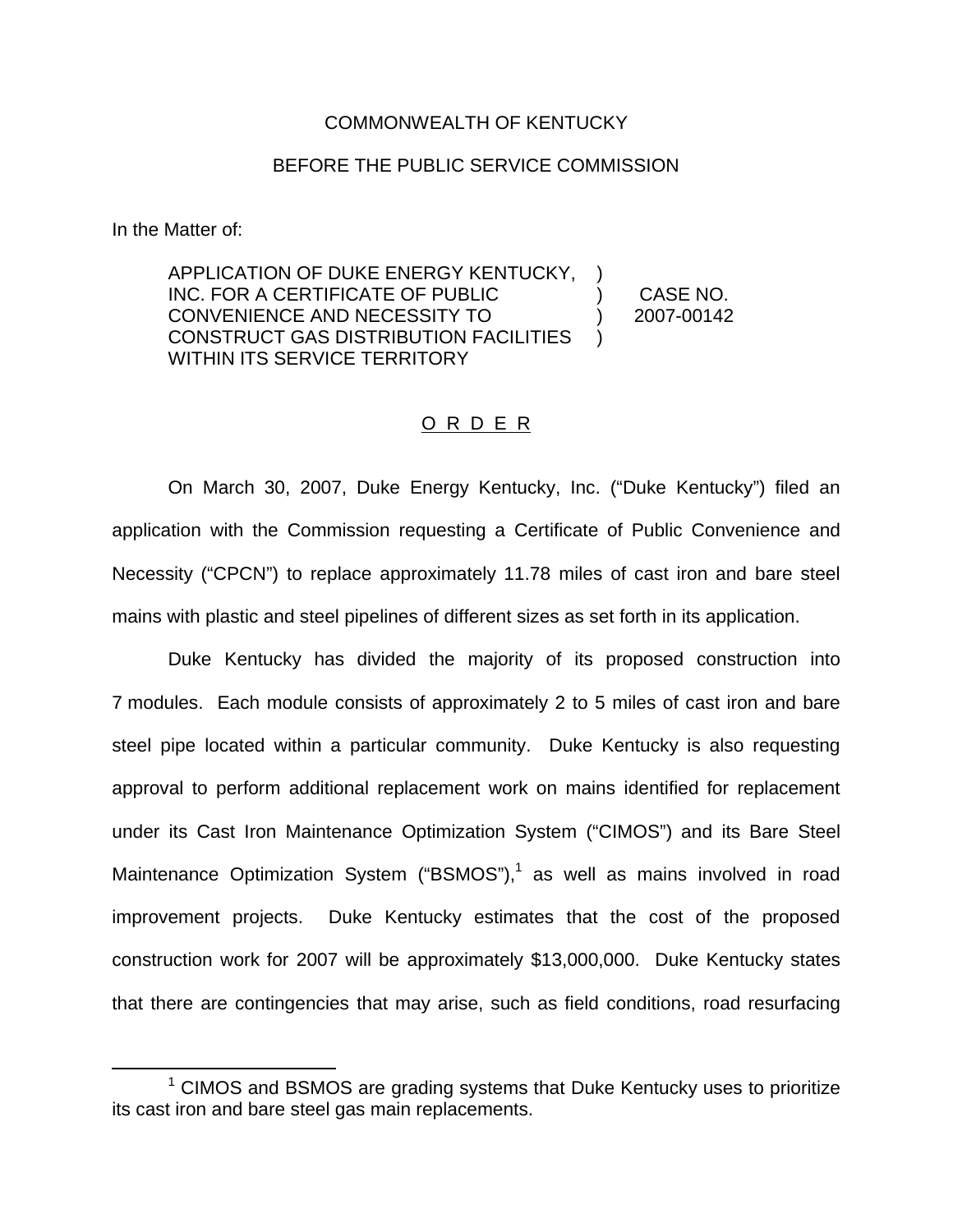projects, and leaks, that may require additional work and expenditures. Therefore, Duke Kentucky requests that the Commission authorize it to deviate from the proposed construction in an additional amount not to exceed 20 percent of the total projected costs of construction to address such contingencies.

Duke Kentucky has provided construction maps showing the location and route of the construction work and states that it plans to finance the construction through continuing operations and debt instruments as necessary.

After reviewing the record and being otherwise sufficiently advised, the Commission finds that Duke Kentucky's request for a CPCN for the construction proposed herein should be approved. The Commission further finds that Duke Kentucky should be permitted to deviate from the proposed construction to address the contingencies discussed above in an amount not to exceed 20 percent of the total construction costs. Duke Kentucky should, no later than April 15, 2008, file with the Commission a statement of the actual costs of the construction through the end of the year 2007.

## IT IS THEREFORE ORDERED that:

1. Duke Kentucky is granted a CPCN for the construction projects set forth in the plans and specifications of record herein.

2. Duke Kentucky is permitted to deviate from the construction to address unforeseen contingencies in an amount not to exceed 20 percent of the total projected costs of \$13,000,000.